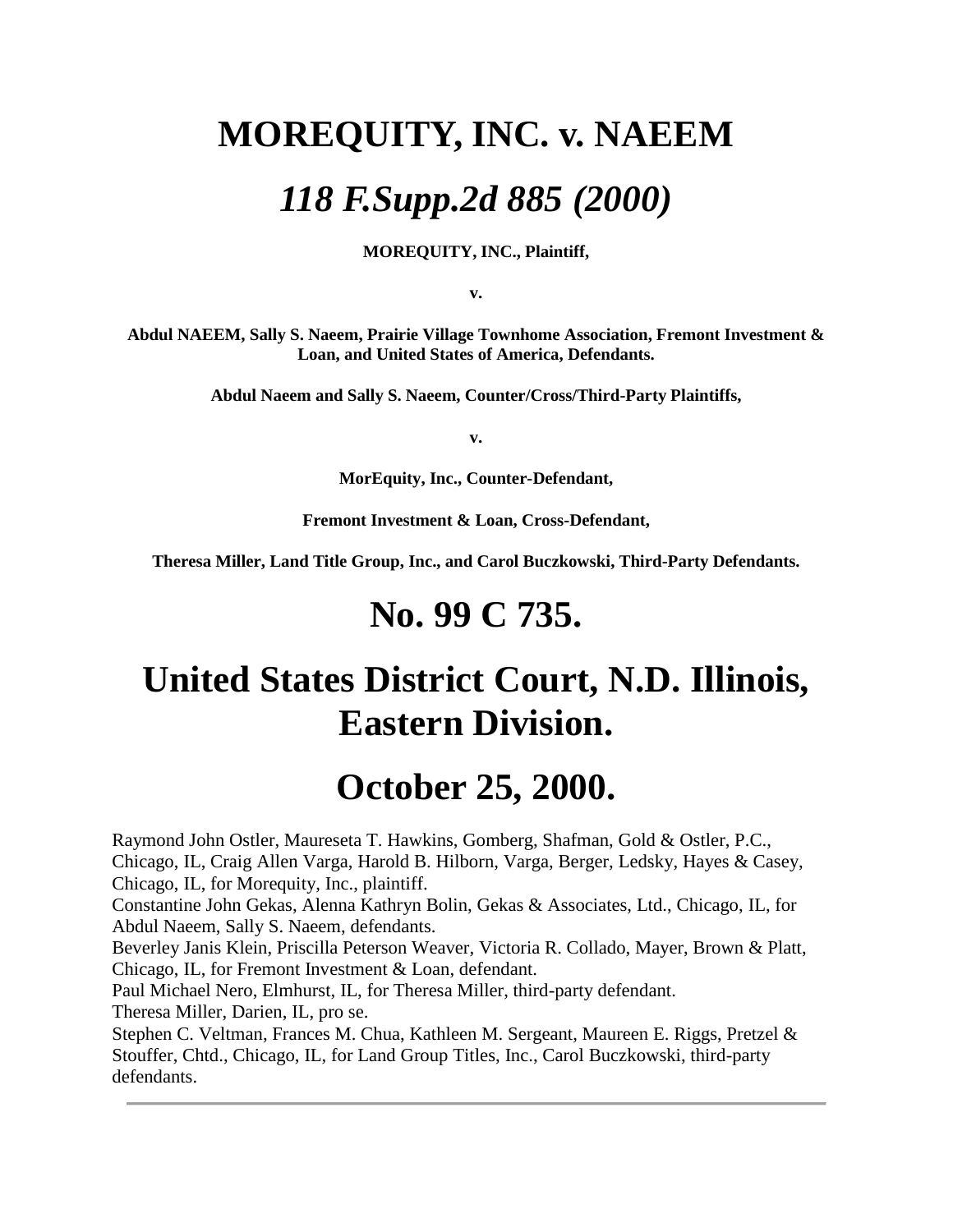# *AMENDED MEMORANDUM OPINION AND ORDER*

#### GETTLEMAN, District Judge.

Plaintiff MorEquity, Inc. ("MorEquity"), brought a mortgage foreclosure action in the Circuit Court of Cook County, Illinois, against defendants Abdul and Sally Naeem (the "Naeems"), Prairie Village Townhome Association, Fremont Investment & Loan ("Fremont") and the United States, seeking a judgment of foreclosure and sale of the Naeems' home. The Naeems removed the case to this court and filed: 1) a counterclaim against MorEquity alleging violations of the Real Estate Settlement Procedures Act ("RESPA"), 12 U.S.C. § 2605, and the Illinois Interest Act, 815 ILCS 205/4.1a; 2) a cross-claim against Fremont for fraud, violating the Illinois Consumer Fraud and Deceptive Business Practices Act ("consumer fraud") and the Illinois Interest Act; 3) a third party complaint against Land Title Group, Inc., and its employee Carol Buczkowski for fraud, consumer fraud and violating the Illinois Notary Act, 5 ILCS 312/7-101; and 4) a third party complaint against Theresa Miller, a mortgage broker.

On January 12, 2000, the court dismissed the Naeems' fraud and consumer fraud claims against Fremont because they were based entirely on a conclusory allegation that Miller was acting as Fremont's agent when she allegedly made material misrepresentations to induce the Naeems to enter into the mortgages in question. Because the Naeems had argued that the information needed to assert the claims properly was exclusively within Fremont and Miller's control, the court granted the Naeems leave to replead the fraud claims against Fremont.

Also on January 12, 2000, the court dismissed all claims against Land Title and Buczkowski because they were not proper third party defendants. Because the Naeems' claims against Land Title and Buczkowski were not dependent on nor secondary to MorEquity's foreclosure action against the Naeems, they were not properly brought under Fed.R.Civ.P. 14. The fraud claims against Land Title, however, were pled as part of the same claims brought in the cross-claim against Fremont[.](http://www.leagle.com/PrintDocument.aspx#FN_1)<sup>1</sup> Therefore, if the Naeems' elected to replead fraud against Fremont, the court noted that the Naeems could move to add Land Title as an additional defendant under Fed. R. Civ. 13(h) and 19. Once Land Title was properly named as a defendant in the cross-claim, the Naeems could then bring in any additional claims they had against Land Title and could join any defendant that was potentially liable under those claims.

The Naeems elected to replead, and on June 30, 2000, filed: 1) and amended counterclaim against MorEquity alleging a quiet title action, various violations of the Truth in Lending Act ("TILA"), 15 U.S.C. § 1638, and violations of RESPA and the Illinois Interest Act; 2) an amended crossclaim against Fremont seeking to quiet title and alleging slander of title, fraud and consumer fraud, and violations of the Illinois Interest Act. The amended cross and counterclaims also attempt to assert class claims for violations of the Consumer Fraud Act, Illinois Interest Act, and TILA. Rather than take the court's suggestion and add Land Title to the cross-claim, however, the Naeems elected to once again file a separate amended third party complaint against Land Title, Buczkowski and Miller, alleging slander of title, fraud and consumer fraud and (against Buczkowski and Land Title only) breach of fiduciary duty, negligence and violations of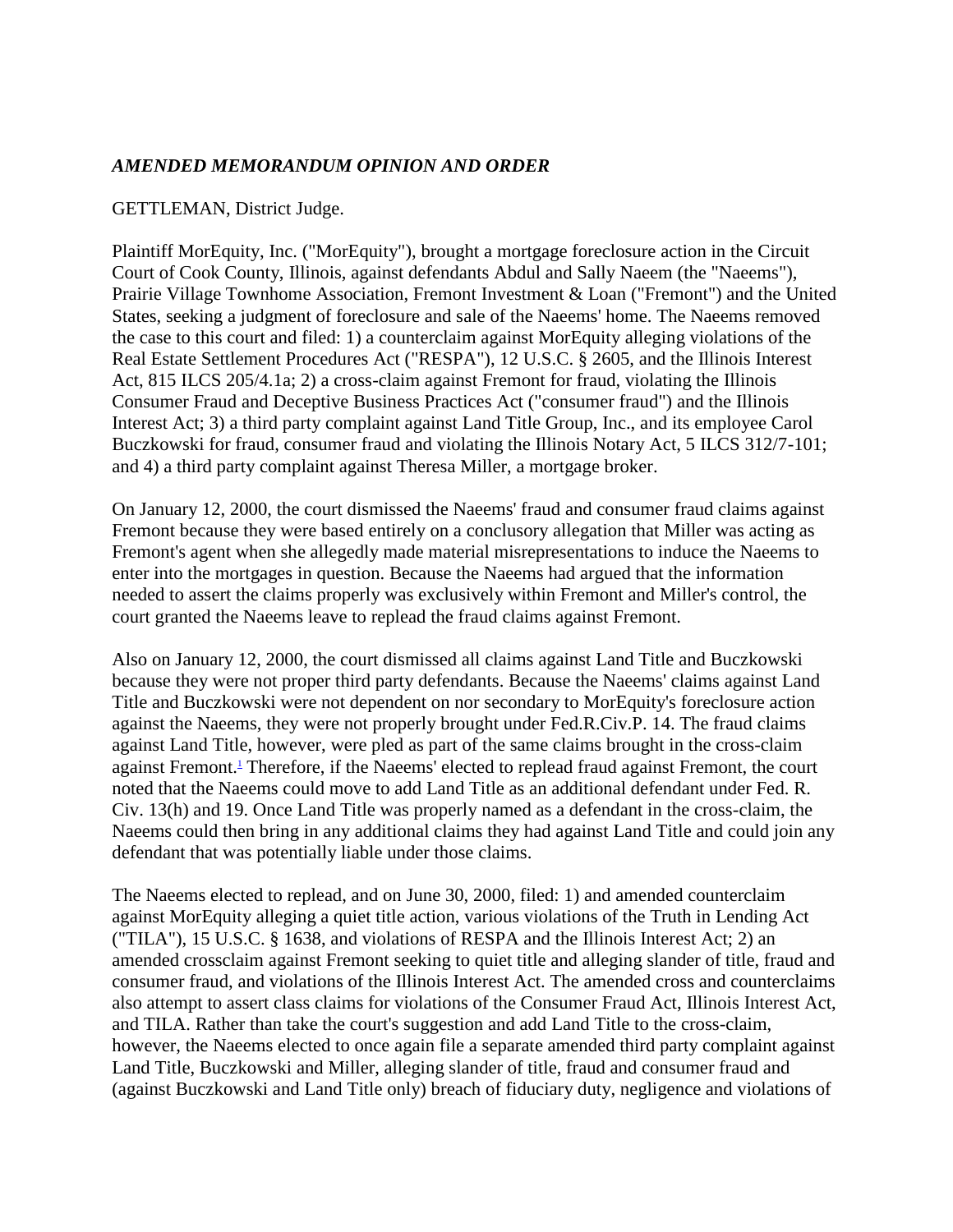the Illinois Notary Act. Fremont, MorEquity, and Land Title and Buczkowski have all moved to dismiss all claims against them. For the reasons set forth below, the motions are granted in part and denied in part.

#### $Facts<sup>2</sup>$  $Facts<sup>2</sup>$  $Facts<sup>2</sup>$

Plaintiffs Abdul and Sally Naeem purchased a single family townhome in Aurora, Illinois in fee simple as joint tenants in September 1995, by borrowing \$113,400 at an interest rate of 8.25% from Prism Mortgage Company. The loan, secured by a mortgage on the property, was later assigned to Mellon Mortgage Company (the "Mellon Mortgage"). As of September 1997, the principle balance on the Mellon Mortgage was approximately \$111,000. The Mellon Mortgage was a first lien on the property, which had an appraisal value of \$140,000. According to the complaints, the Naeems are immigrants from non-English speaking countries and unsophisticated borrowers. Mr. Naeem asserts that he can speak conversational English but has difficulty reading and understanding documents related to complicated financial transactions.

The Naeems own and operate a limousine business in which Mr. Naeem uses his own limousine. Sometime in the late summer of 1997 the limousine was damaged and required several thousand dollars of repairs. As a result, the Naeems needed a home equity loan to enable them to repair the limousine. At that time they saw an advertisement by Consumer Security Mortgage ("CSM"), an Illinois mortgage brokerage firm. Abdul contacted CSM and Theresa Miller and requested a \$5,000 loan. Miller told Abdul that he would be required to borrow \$20,000 because the lender would require that as a condition of the loan the Naeems pay off their credit card balances in the approximate amount of \$10,900. Mr. Naeem argued that he needed only \$5,000, but because of his emergency and allegedly based on Miller's statements about the conditions for the loan, Abdul reluctantly agreed to a \$20,000 loan.

Miller completed a handwritten application for loan in that amount. Miller submitted the application to Fremont, which had developed and advertised to brokerage professionals a consumer loan program called the "95% Combined Loan-To-Value Stated Income" program. This program provided and required that borrowers could obtain home equity loans only if they also made a mortgage with Fremont for 75% of the value of their home. If the borrower made such a mortgage, Fremont would also make a loan to that borrower of up to an additional 20% of the value of the borrower's home. Fremont had advertised this program to CSM through a flyer, and then in early September, Fremont's Fred Scola visited CSM and had a sales solicitation meeting in which he described and explained the program. The Naeems allege that Miller completed an application form in her own handwriting with the express intent to submit that application for a \$20,000 loan to Fremont under the 95% Combined Loan-To-Value Stated Income program. She submitted that application to Fremont's Chicago office by facsimile transmission the same day that she spoke with Mr. Naeem.

Shortly thereafter, Miller was telephoned by an employee in Fremont's Chicago office who told her that to participate in Fremont's advertised 95% Combined Loan-To-Value Stated Income program the Naeems would be required to refinance their existing mortgage. The Fremont employee also told Miller that Fremont would not loan Mr. Naeem \$20,000 on a second mortgage without also refinancing the Naeems' existing mortgage.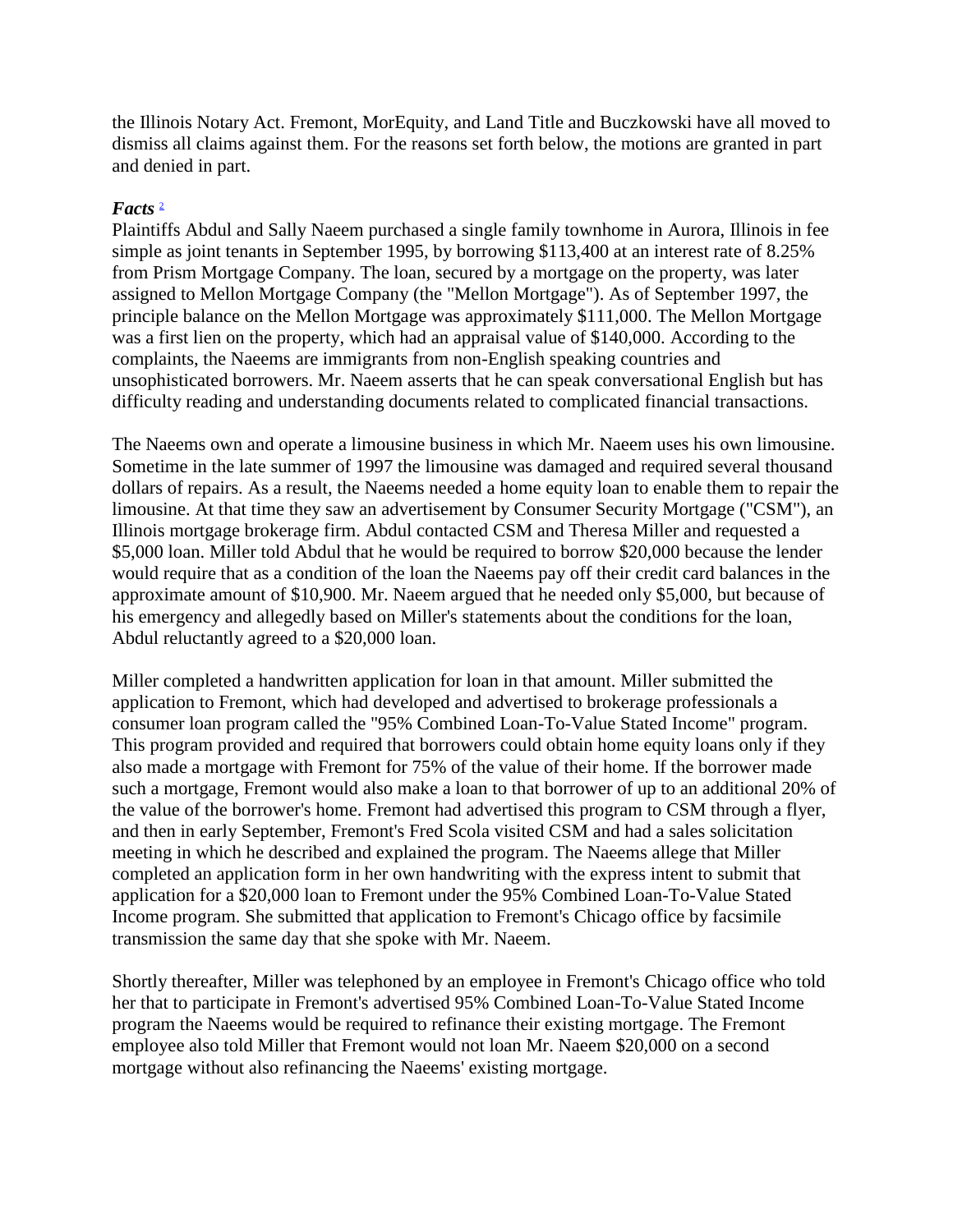Miller then spoke again by telephone with Abdul Naeem, and told him what she had been told by the Fremont employee. He protested, claiming that he needed only a \$5,000 loan. Miller repeated to him that Fremont would not loan him that amount, or even \$20,000, unless he refinanced his existing mortgage pursuant to the 95% Combined Loan-To-Value Stated Income program. According to the Naeems, Miller told them that they were required to refinance their entire first mortgage, that they did not have verifiable income because they were self employed and, therefore, were considered a higher credit risk, and they would be unable to find financing from any other source.

The Naeems allege that because of Miller's pressure and the emergency need for funds to repair the limousine, Mr. Naeem reluctantly agreed to refinance his existing mortgage. Therefore, Miller made application to Fremont for two loans, one for \$105,000 and the other for \$28,000. Miller completed the new application papers for the two loans and submitted them to Fremont for approval. After the approval, Fremont prepared all loan documents including loan escrow instructions for Land Title. As part of the transaction, Fremont required that Mrs. Naeem quitclaim her one-half undivided joint tenancy ownership to her husband. This requirement was and is a part of Fremont's custom and practice of requiring one co-owner to quitclaim his or her interest to the other co-owner who would be the obligor on the notes.

At the end of September 1997, Miller informed the Naeems that their loan application had been approved and instructed them to meet her at the Land Title office to close the loan. On September 30, 1997, Miller went to Fremont's Chicago office, picked up the "closing package" of documents that had been allegedly prepared by Fremont's internal Chicago staff. She carried those mortgage papers and other documents to Land Title for the closing.

The Naeems met Miller at Land Title and began the closing. When Mr. Naeem discovered that he would be required to pay what he terms exorbitant and excessive loan fees, he refused to sign any papers, refused to close the loan, and left the Land Title office.

Over the succeeding days, Miller and CSM repeatedly contacted Mr. Naeem in an "effort to force him into these punitive and unfair loan transactions." Believing that the only way that he would be able to obtain the \$5,000 to repair his limousine was to refinance their existing mortgage as required by Miller, CSM and Fremont, the Naeems agreed to take out the two loans pursuant to the Fremont 95% Combined Loan-To-Value Stated Income program.

On October 9, 1997, the Naeems again met Miller at Land Title to close the two loans. During the closing Abdul was presented with a stack of papers and was instructed to sign without any knowledge or understanding of what those papers purported to be. Sally Naeem was also instructed to sign some of the papers presented to her. Her signature was obtained without any explanation of the papers or their legal force and effect.

According to the complaints, the completed Fremont documents relating to the \$28,000 loan financed approximately \$27,315 at an annual percentage rate of 13.99%, in 179 monthly payments of \$331.55 and one balloon payment of \$25,234.78, for total payment of \$84,582.23. The documents obligated the Naeems to pay a total finance charge of approximately \$57,267 over the life of the loan.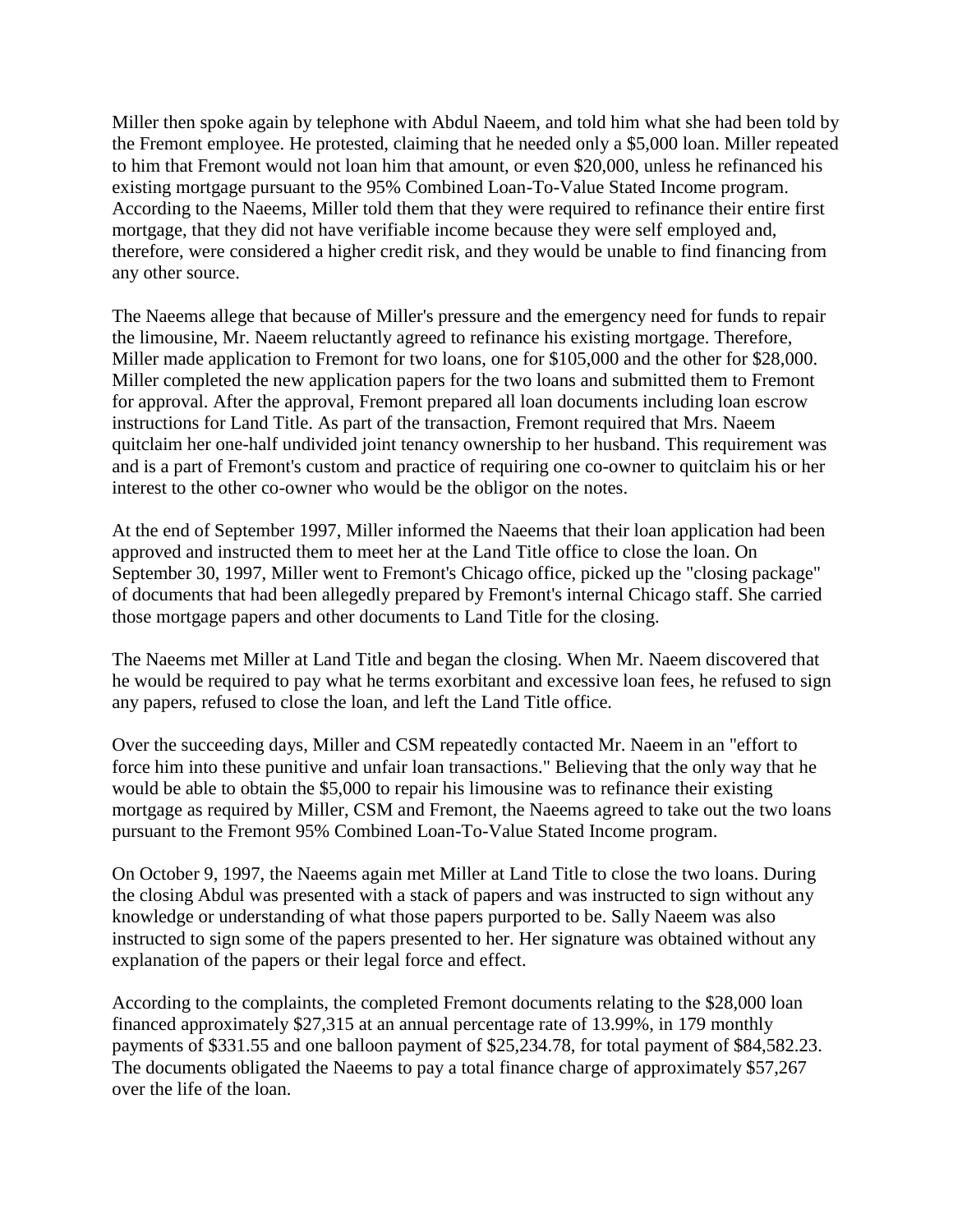The completed documents relating to the \$105,000 loan financed the amount of approximately \$99,736 at an annual percentage rate of 10.99% at 360 monthly payments of \$999.15 for total payments of \$359,264. The documents obligated the Naeems to pay a total finance charge of approximately \$259,958. At closing Mr. Naeem was required to and did sign two new loan applications. Both loans are secured by mortgages obtained by Fremont on the Naeems' residential real estate.

During the closing, Sally Naeem was informed that a quitclaim deed was required, transferring her interest in the property to her husband. Someone, either at Fremont or CSM, prepared a quitclaim deed purporting to transfer Sally's interest in the property to Abdul. The deed indicates that it was prepared by Abdul. Sally refused to sign the quitclaim deed, and alleges that the signature on the deed purporting to be hers is a forgery.

After the October 1997, closing, the quitclaim deed was then altered, allegedly by an unknown employee or agent of Land Title, by the addition of the following language: "subject to the mortgage of September 30, 1997, recorded October 27, 1997, as Document No. R97-162957." The deed was recorded without an acknowledgment of a notary public, although third party defendant Buczkowski allegedly partially filled in the blanks in the notary certification. The deed was recorded with the DuPage County Recorder of Deeds on November 3, 1997, as Document No. R97-167161. Sometime thereafter, Buczkowski obtained a copy of the deed and affixed a fraudulent notary certificate, falsely attesting that Sally Naeem's signature was genuine.

The mortgage on the \$28,000 loan was recorded with the DuPage County Recorder of Deeds on October 27, 1997, as Document No. R97-162957. Because the Mellon Mortgage remained of record, the \$28,000 mortgage constituted a second lien on the property. The mortgage on the \$105,000 loan was recorded on November 3, 1997, as Document No. R97-167162. According to the Naeems, as the later recorded instrument subordinate to the Mellon Mortgage and the \$28,000 mortgage, the \$105,000 mortgage constituted a third lien on the Naeems' residential property.

Fremont ultimately sold or transferred the \$28,000 mortgage to The Associates, Ltd. On December 22, 1997, Fremont sold or transferred the \$105,000 mortgage to MorEquity. On or about October 29, 1997, the Mellon Mortgage was paid in full, and on July 22, 1998, a release of that mortgage was recorded as Document No. R98-146617, resulting in an advancement of the priority of the two Fremont mortgages, with the \$28,000 mortgage becoming the first lien and the \$105,000 mortgage becoming the second lien.

#### *Discussion*

Although each of the counter, cross, and third party defendants (except Miller) have filed separate motions to dismiss, many of the asserted defenses and legal arguments overlap. Because most of the Naeems' claims stem from their attack on how the initial loans were issued, the court begins with the motion by Fremont (the original lender) to dismiss cross-claim.

I. *Fremont*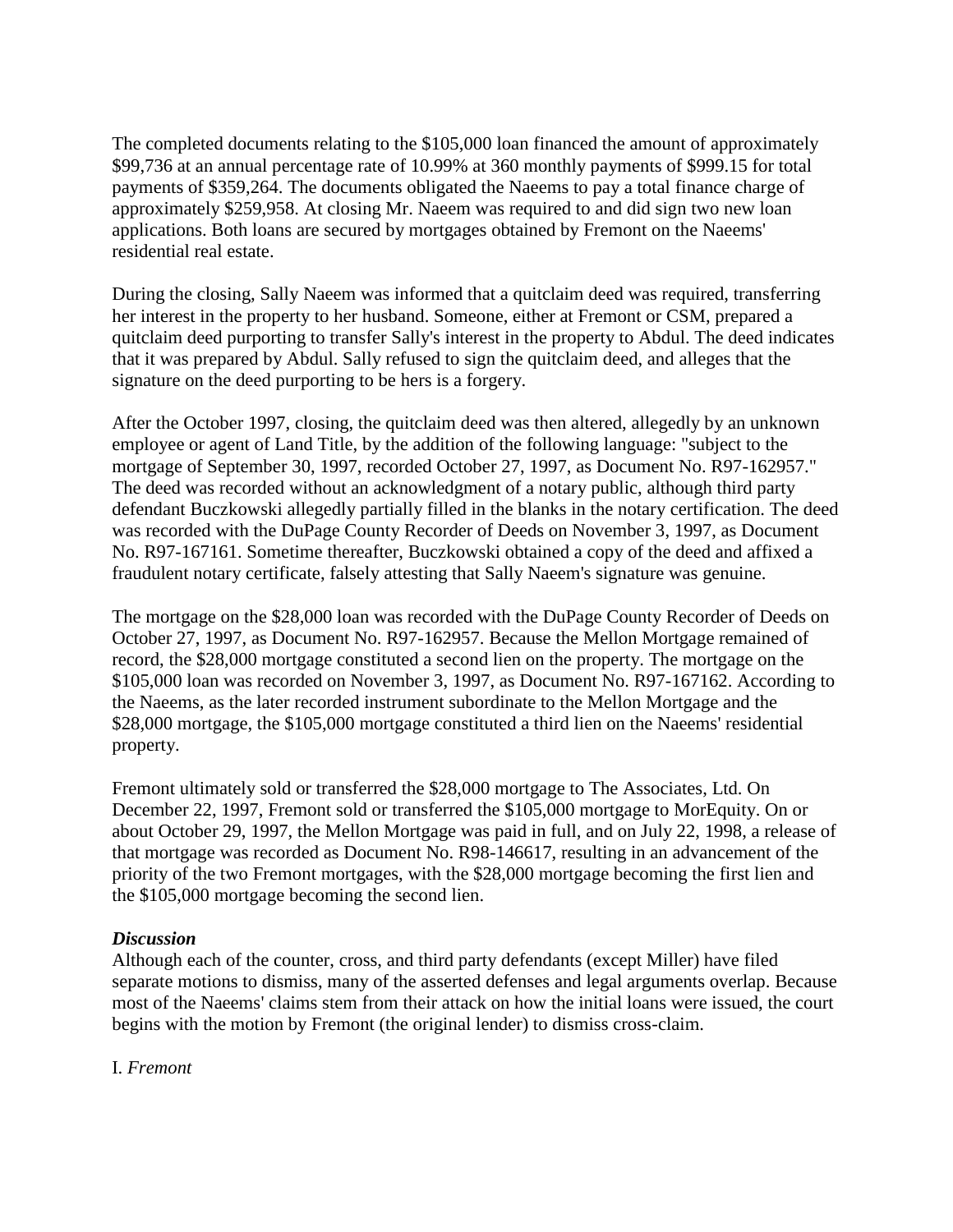#### A. *Count I—Quiet Title*

In Count I, styled "Quiet Title to Remove Cloud on Title," the Naeems seek an order declaring the allegedly fraudulent deed to be a nullity, canceling the record of the forged deed and declaring that title remains and has always been held by Abdul and Sally in fee simple as joint tenants. They also seek an order declaring the \$105,000 MorEquity mortgage and \$28,000 mortgage invalid as to any interest in the property. Fremont does not argue that the allegations that a forged deed was recorded are insufficient to state a claim for quiet title, but does argue that the remedy for any such violation would be simply a declaration that the quitclaim deed is invalid. An invalid quitclaim deed, according to Fremont, does not void the otherwise legally enforceable first and second notes and mortgages that the Naeems signed. Therefore, Fremont has moved to strike the prayer for relief to the extent it seeks a declaration of invalidity of the mortgages.

Neither party has submitted any legal authority on the appropriate remedy under the circumstances alleged. Because the Naeems' claim asserts that the forged quitclaim deed was created and recorded as part of a single underlying transaction, and because it is undisputed that Count I states a claim for quiet title, the court denies the motion to strike the prayer for relief without prejudice.

#### B. *Count II—Slander of Title*

In Count II, the Naeems allege that Land Title and Buczkowski acted as Fremont's agent in closing the loans and recording the forged quitclaim deed. Fremont argues that the cross-claim alleges no facts to support the Naeems' conclusory allegation that Land Title and Buczkowski were acting as Fremont's agents when they allegedly recorded the forged document or notarized a copy of the forged document. Fremont also argues that Count II fails to allege the necessary elements of the claim.

To state a claim for slander of title, a plaintiff must allege a false and malicious oral or written publication that disparages a person's title to property resulting in special damages. *Contract Development Corp. v. Beck,*[255 Ill.App.3d 660,](http://www.leagle.com/xmlcontentlinks.aspx?gfile=255%20Ill.App.3d%20660) 665, [194 Ill.Dec. 423,](http://www.leagle.com/xmlcontentlinks.aspx?gfile=194%20Ill.Dec.%20423) [627 N.E.2d 760](http://www.leagle.com/xmlcontentlinks.aspx?gfile=627%20N.E.2d%20760) (2d Dist[.](http://www.leagle.com/PrintDocument.aspx#FN_3)1999).<sup>3</sup> To demonstrate malice, a plaintiff must show that the defendant knew the disparaging statements were false or that the statements were made with reckless disregard as to their truth or falsity. *Id.*

Fremont argues that the Naeems have not and cannot plead special damages. Fed.R.Civ.P. 9(g) requires that items of special damages "shall be specifically stated." The Naeems, recognizing that they have not set forth any special damages in the cross-claim, argue instead that special damages were incurred by the mere fact that a fraudulent deed was recorded. In *Whildin v. Kovacs,*[82 Ill.App.3d 1015,](http://www.leagle.com/xmlcontentlinks.aspx?gfile=82%20Ill.App.3d%201015) 1016, 38 Ill.Dec. 463, [403 N.E.2d 694](http://www.leagle.com/xmlcontentlinks.aspx?gfile=403%20N.E.2d%20694) (1st Dist.1980), the court stated that "the act of maliciously recording a document that clouds another's title to real estate is actionable as slander of title." The court made that statement, however, as part of its discussion of the malice requirement, which was the issue before the court. *Id.* Neither *Whildin,* nor any other Illinois court of which this court is aware, has ever held that recording a false document is a per se violation. Indeed, *Whildin* cites to 39 ALR 2d 840 (1955), which compiles cases from other jurisdictions holding just the opposite. Because the Naeems have not alleged any special damages, the cross-claim fails to state a claim for slander of title. Count II is dismissed.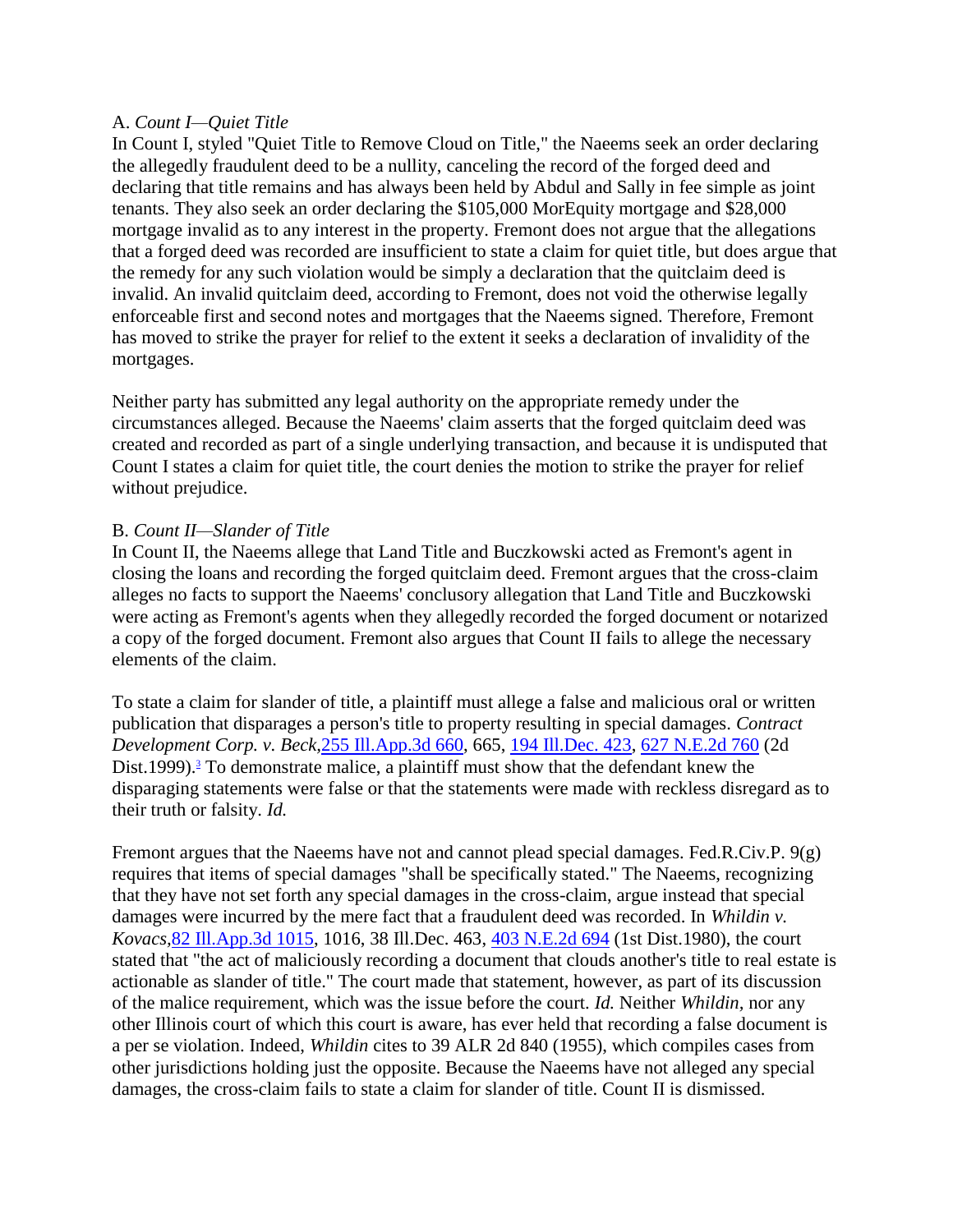#### C. *Counts III, IV and V—Illinois Consumer Fraud and Fraud*

In Counts III and IV, the Naeems allege individual and class claims for violation of the Consumer Fraud Act. Count V alleges common law fraud. Counts III and V (the individual claims), allege that Fremont violated the Consumer Fraud Act and committed common law fraud by: a) failing to provide a written statement of the reasons for denying the Naeems' original \$5,000 loan request or the original \$20,000 loan application; b) refusing to loan the Naeems the small amounts of funds requested without refinancing their first mortgage; c) procuring and recording a forged and fraudulent quitclaim deed; and d) taking advantage of these deceptions and the Naeems' lack of sophistication and immigrant status to exact oppressive interest and fees at closing. Count III also alleges that Fremont prepared false and incomplete disclosure statements and included fees for the smaller loans in the fees for the larger loan in violation of applicable federal law.

Fremont initially challenges the Consumer Fraud Counts (III and IV), arguing that they are time barred and fail to state a claim for loan splitting. Fremont describes the counts as alleging that the two loans "constituted only one transaction" and that Fremont violated TILA disclosure requirements by providing the Naeems with two disclosure statements instead of one. Thus, Fremont asserts that the counts, brought under the Consumer Fraud Act, are simply disguised TILA claims. Because TILA has a one year statute of limitations, Fremont argues that the counts are time barred.

It is true, as Fremont asserts, that the Consumer Fraud Act does not extend disclosure requirements beyond those already required by the federal disclosure statutes. Compliance with TILA is a defense to liability under the Consumer Fraud Act. *Lanier v. Associates Finance, Inc.,*[114 Ill.2d 1,](http://www.leagle.com/xmlcontentlinks.aspx?gfile=114%20Ill.2d%201) 101 Ill.Dec. 852, [499 N.E.2d 440](http://www.leagle.com/xmlcontentlinks.aspx?gfile=499%20N.E.2d%20440) (1986). Thus, when a creditor is exempt from TILA liability, the creditor is also exempt from Consumer Fraud Act liability. *Jackson v. South Holland Dodge, Inc.,*[312 Ill.App.3d 158,](http://www.leagle.com/xmlcontentlinks.aspx?gfile=312%20Ill.App.3d%20158) 167, [244 Ill.Dec. 835,](http://www.leagle.com/xmlcontentlinks.aspx?gfile=244%20Ill.Dec.%20835) [726 N.E.2d 1146](http://www.leagle.com/xmlcontentlinks.aspx?gfile=726%20N.E.2d%201146) (1st Dist. 2000).

*Jackson* and *Lanier* hold only that Illinois law does not impose greater disclosure requirements than those mandated by federal law. *Lanier,* 114 Ill.2d at 17, 101 Ill.Dec. 852, [499 N.E.2d 440;](http://www.leagle.com/xmlcontentlinks.aspx?gfile=499%20N.E.2d%20440) *Jackson,* 312 Ill.App.3d at 167, [244 Ill.Dec. 835,](http://www.leagle.com/xmlcontentlinks.aspx?gfile=244%20Ill.Dec.%20835) [726 N.E.2d 1146.](http://www.leagle.com/xmlcontentlinks.aspx?gfile=726%20N.E.2d%201146) Compliance with federal law is sufficient disclosure. In the instant case, Fremont seeks to equate compliance with the substantive provisions of TILA with compliance with TILA's one year procedural requirement. Fremont is not arguing that it has complied with all of TILA's disclosure requirements, only that the Naeems have not brought suit within TILA's one year statute of limitations. The Consumer Fraud Act, however, has a three year statute of limitations (815 ILCS 505/10a(e)), and applying that three year statute does not impose disclosure requirements greater than those mandated by federal law. Because the Naeems' claim is brought within the three years of the date it accrued, it is not time barred.

Fremont next argues that the Naeems have failed to allege a claim for loan splitting. More specifically, Fremont argues that the Naeems have pled themselves out of a loan splitting claim by specifically alleging that Abdul requested, applied for, and received two separate loans. Loan splitting is defined as a situation where the debtor "wanted, requested, and expected to receive a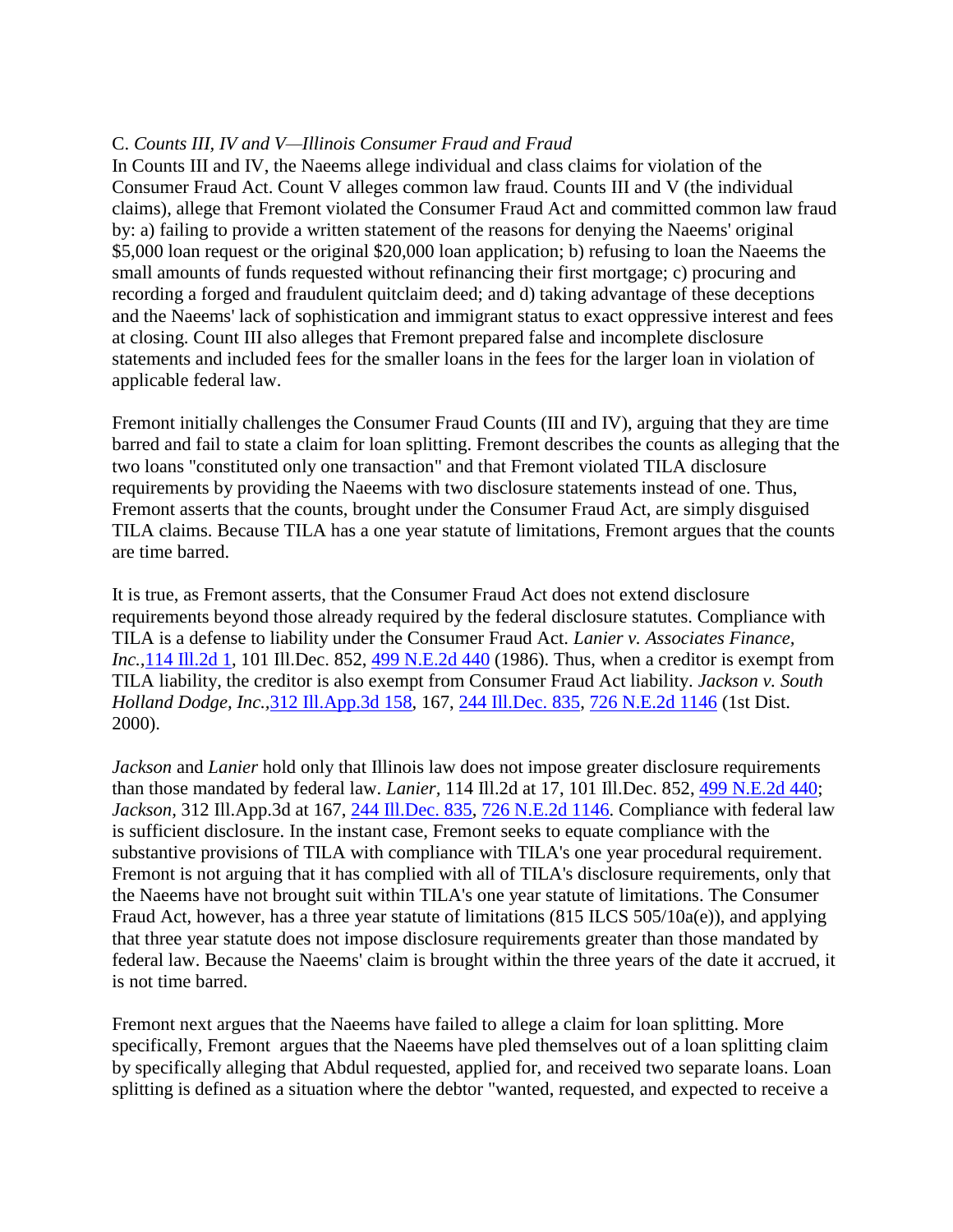single loan, consummated in one transaction, but [the lender] documented and made disclosure for the loan as if it were two separate transactions." *In re Buckles,*[189 B.R. 752,](http://www.leagle.com/xmlcontentlinks.aspx?gfile=189%20B.R.%20752) 760 (Bkrtcy.D.Minn.1995); *Vance v. National Benefit Assoc.,* 1999 WL 731764 (N.D.Ill.Aug.30, 1999). Loan splitting violates TILA (and thus the Consumer Fraud Act) because "the giving of two separate disclosure statements for a single loan transaction is a violation of TILA's requirement of a single, comprehensible disclosure of the cost of credit." *Id.*

In response to Fremont's motion, the Naeems argue that "[t]he issue of whether one transaction or two transactions occurred is a factual determination and thus can not be resolved on a motion to dismiss." *Id.;* citing *Buckles,* 189 B.R. at 752; *Hemauer v. ITT Financial Services,*[751 F.Supp.](http://www.leagle.com/xmlcontentlinks.aspx?gfile=751%20F.Supp.%201241)  [1241](http://www.leagle.com/xmlcontentlinks.aspx?gfile=751%20F.Supp.%201241) (W.D.Ky.1990). While that statement is true, however, it is not inconsistent with the Seventh Circuit's general rule that plaintiffs can plead themselves out of court by alleging facts that show that they have no claim, even though they were not required to plead those facts. *Jackson v. Marion County*, [66 F.3d 151,](http://www.leagle.com/xmlcontentlinks.aspx?gfile=66%20F.3d%20151) 153 (7th Cir.1995). "Allegations in a complaint are binding admissions, and admissions can of course admit the admittor to the exit from the federal courthouse." *Id.* (citations omitted).

In the instant case, under the notice pleading standard of the Federal Rules of Civil Procedures, the Naeems could have alleged simply that Abdul went into the October 9, 1997, closing wanting and expecting to receive a single loan consummated in one transaction, but instead ended up entering into two loans. The Naeems elected not to do so, providing factual allegations that, as Fremont argues, demonstrate just the opposite. The cross-claim very clearly alleges that Miller told Abdul that Fremont would not loan him \$20,000 on a second mortgage without also refinancing the Naeems' existing mortgage and that because of Miller's pressure and the emergency need for funds to repair his limousine, Abdul reluctantly agreed to refinance his existing mortgage. Therefore, Miller made application to Fremont for two loans, one for \$105,000 and the other for \$28,000. Indeed, despite allegations of their being immigrants from non-English speaking countries and unsophisticated borrowers, Abdul, when presented with the two sets of loan documents, walked out of the first closing because he believed he was being charged excessive fees not properly disclosed. Nevertheless, he agreed a second time to enter into a refinancing of his existing mortgage.

The key inquiry is "what was the parties' original agreement as to the nature, number, and purpose of the contemplated extensions of credit." *Buckles,* 189 B.R. at 760. There are a number of factors relevant to the analysis, including:

1. the debtor's purposes in applying for credit and the needs he was seeking to meet by obtaining financing;

2. the debtor's expectation as to the number and sequence of financial commitments he would make in order to obtain the funds he sought to borrow;

3. the means, length and clarity of the creditor's communications to the debtor about its proposals for loan terms;

4. the creditor's internal policies and controls for structuring extensions of credit, particularly with reference to initial "enabling" loans to finance the costs of application for a larger loan;

5. the extent to which the creditor's employee articulates such policies to the debtor as a justification for structuring a loan in a particular way; and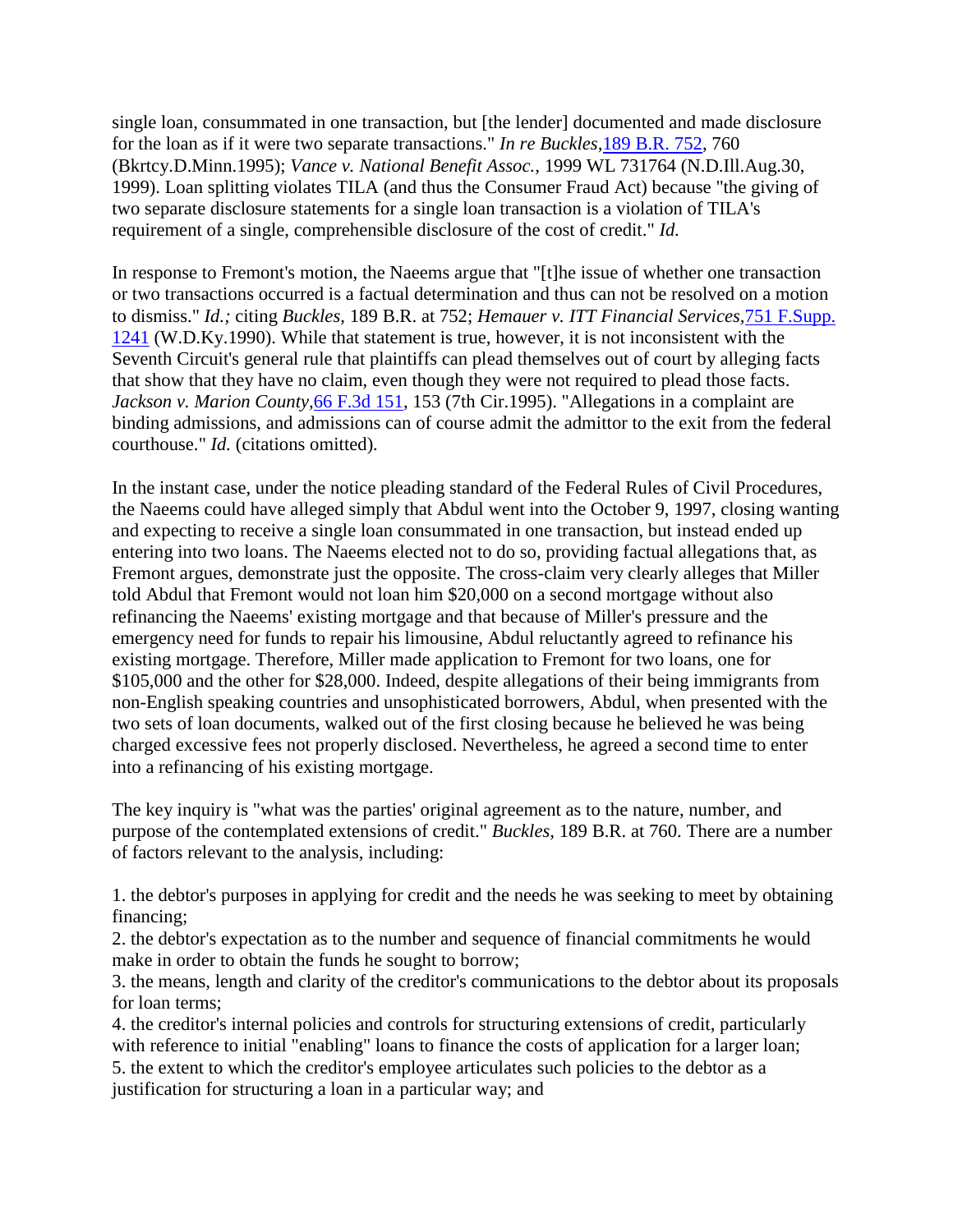6. the nature an result of any bargaining or negotiation on loan amounts and terms that went on between the parties. *Id.* at 761. In every case, however, the most important consideration is the debtor's awareness and intent, both before the creditor made its commitment and when the debtor assented, tacitly or explicitly, to the way in which the creditor structured the loan. *Id.,* citing *Hemauer,* 751 F.Supp. at 1243-44.

In the instant case, it is clear from the allegations of the cross-claim that Abdul Naeem knew at all times he was entering into a two loan transaction. Indeed, as mentioned above, he had seen the way the deal was structured at the first closing and walked out. The cross-claim clearly alleges that Fremont's position was always that it would not loan the Naeems the funds requested without also a refinance agreement. The Naeems knew this from the very start of negotiations and elected to go forward. While the manner in which Miller and CSM convinced the Naeems to go forward may in some way be actionable, based on the admissions in the cross-claim, there was no loan splitting and thus no TILA violation. Absent a TILA violation, Count III fails to state a Consumer Fraud Act claim based on loan splitting.

Counts III and V, however, allege more that loan splitting. The counts also allege that Fremont violated the Consumer Fraud Act and committed common law fraud by misrepresenting certain material facts and concealing others. Because the Naeems do not allege that they had any direct contact with Fremont, they assert that the misrepresentations and omissions were made by Miller acting as Fremont's agent. In the January 12, 2000, order, the court held that the Naeems' conclusory allegations that Miller was acting as Fremont's agent were insufficient upon which to base a fraud claim. The Naeems have repled, and Fremont again argues that the agency allegations fail to meet the particularity requirements of Fed.R.Civ.P. 9(b).

Recently, in *Lachmund v. ADM Investor Services, Inc.,*[191 F.3d 777](http://www.leagle.com/xmlcontentlinks.aspx?gfile=191%20F.3d%20777) (7th Cir.1999), the Seventh Circuit held that the federal rules require agency to be pled with particularity only when the plaintiff "relies on the same circumstances to establish both the alleged fraud and the agency relationship." *Id.* at 783. The Naeems have alleged few facts to establish that Miller acted as Fremont's agent. The amended cross-claim first alleges that Fremont had developed the "95% Combined LoanToValue Stated Income" program which it was advertising to mortgage professionals in Illinois. Fremont advertised the program through a written flyer that it distributed to mortgage professionals including CSM and Miller. Fremont did not advertise the program directly to the public (the flyer indicated that it was not to be distributed to the public). Sometime in early 1997, Fremont sent Fred Scola to CSM, where he held a sales solicitation meeting describing the program. Miller received the flyer and kept it in a binder. According to the cross-claim, Fremont was the only lender offering such a program. Apart from the specific allegations relating to the Naeems' loan, which do not demonstrate agency, there are no other factual allegations showing any relationship between Fremont and Miller.

Relying on *Lachmund,* the Naeems argue that they need only plead agency generally, rather than with the particularity required by Rule 9(b). They are wrong. In *Lachmund,* like the instant case, the plaintiff alleged fraud by a principal through the actions of an agent. The court held that where the plaintiff relies on the same circumstances to establish both the alleged fraud and the agency relationship, the reasons underlying Rule 9(b) apply with equal force to the two issues. *Id.* at 783. As in the instant case, the plaintiff in *Lachmund* had relied on general "conspiracy"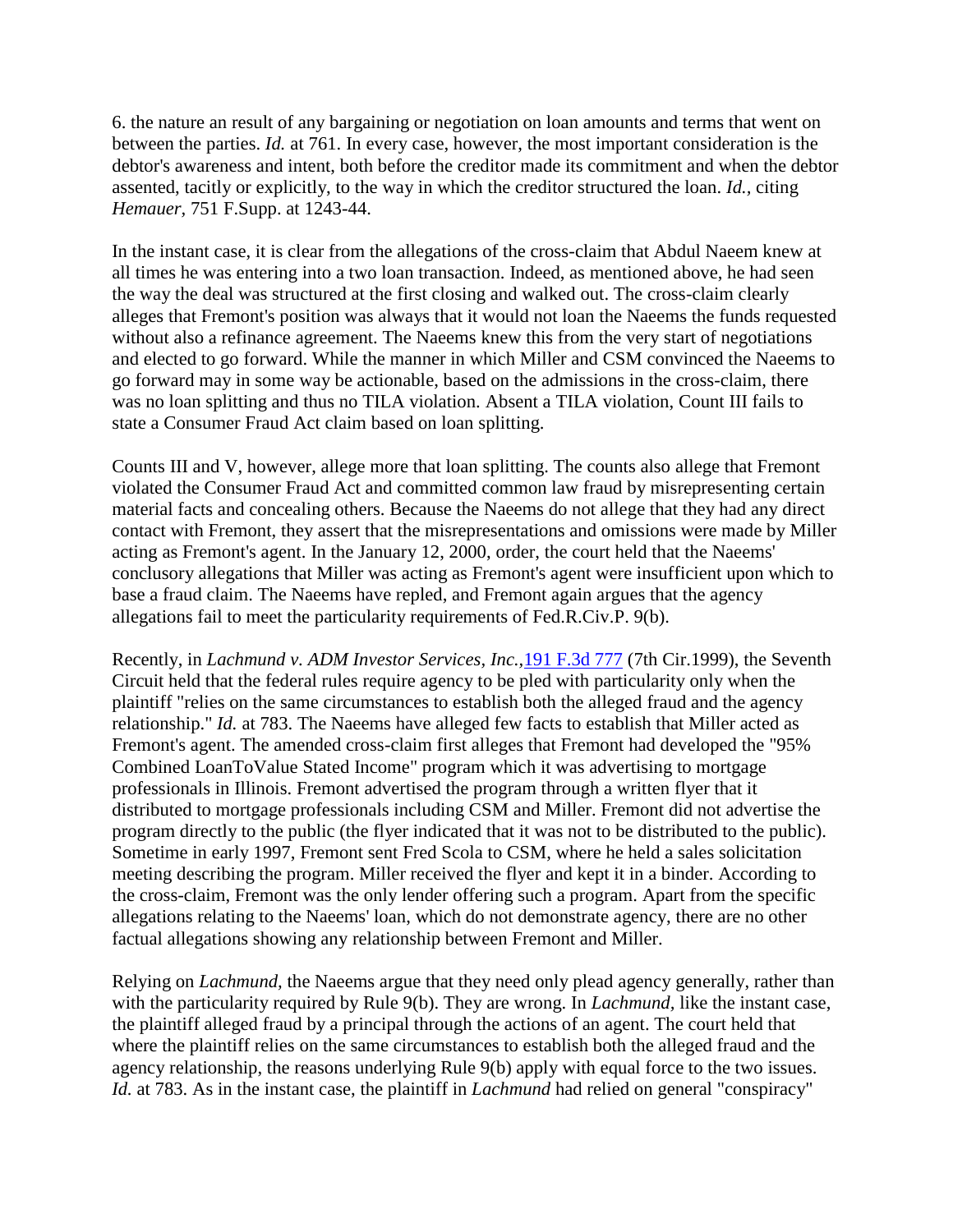allegations to allege an agency relationship. This court, like the *Lachmund* court, holds that such general allegations do not contain the requisite particularity to show that Fremont had "vested actual or apparent authority in" Miller, CSM, nor any other entity to act on its behalf. That leaves the Naeems relying on "the substantive allegations of fraud to establish the agency relationship." *Id.* Those allegations, although particular as to the events surrounding the closing of the loan, contain no particularity as to the relationship between Fremont and Miller. Accordingly, the court concludes that Counts III and V fail to state a claim for consumer fraud and common law fraud, respectively[.](http://www.leagle.com/PrintDocument.aspx#FN_4)<sup>4</sup> Because the Naeems cannot state a claim for consumer fraud, they are disqualified from acting as class representative for the class they seek to represent on Count IV. Count IV, like Counts III and V, is therefore dismissed. *Cowen v. Bank United of Texas, FSB,*[70](http://www.leagle.com/xmlcontentlinks.aspx?gfile=70%20F.3d%20937)  [F.3d 937,](http://www.leagle.com/xmlcontentlinks.aspx?gfile=70%20F.3d%20937) 941 (7th cir.1995).

#### D. *Counts VI and VII—Illinois Interest Act*

In Counts VI and VII the Naeems allege that because the \$105,000 loan had an interest rate in excess of 8% and required prepayment of finance charges or "points" in excess of 3% of the principal amount, it violated the Illinois Interest Act, 815 ILCS 205/4.1. The counts further charge that the loans violated the Act by charging a 6% late fee, in excess of the 5% statutory maximum. Fremont argues that § 521 of the Depository Institutions Deregulation and Monetary Control Act ("DIDMCA"), 12 U.S.C. § 1831d, preempts state law and allows Fremont to export the usury laws of a depository institution's home state. Thus, Fremont argues that § 521 allows it to export California's more favorable interest rate and late fee laws.

The Naeems respond that the claims are not preempted because: 1) Fremont is "located" in Illinois because it maintained an Illinois branch which made the loans; 2) the loan documents choose Illinois law; and 3) exportation of California "non-prohibition" of such charges would constitute "sister state preemption," an unconstitutional delegation of congressional power to the states.

# Section 521 of DIDMCA, 12 U.S.C. § 1831d(a), provides in relevant part:

In order to prevent discrimination against State-chartered insured depository institutions ... if the applicable rate described in this subsection exceeds the rate such state bank ... would be permitted to charge in the absence of this subsection, such state bank ... may, not withstanding any state constitution or statute which is hereby preempted for the purposes of this section, take, receive, reserve, and charge on any loan or discount made, or upon any note, bill of exchange or other evidence of debt, interest at a rate of not more than ... the rate allowed by the laws of the state, territory, or district where the bank is located.

The Naeems agree that the federal banking laws permit federally insured state-chartered institutional lenders such as Fremont (12 U.S.C. § 1831d), national banks (12 U.S.C. § 85), federally insured savings and loans (12 U.S.C. § 730g(a)) and federally insured credit unions (12 U.S.C. § 1785) to export their home state's interest rates to other states even if those rates are usurious and unlawful under the laws of those other states. The banking statutes accomplish this "exportation" by preempting the usury laws of those states. The original preemption statute is 12 U.S.C. § 85, pertaining to national banks. The remaining three, pertaining to federally insured state-chartered institutions, savings and loans, and credit unions, enacted as part of DIDMCA,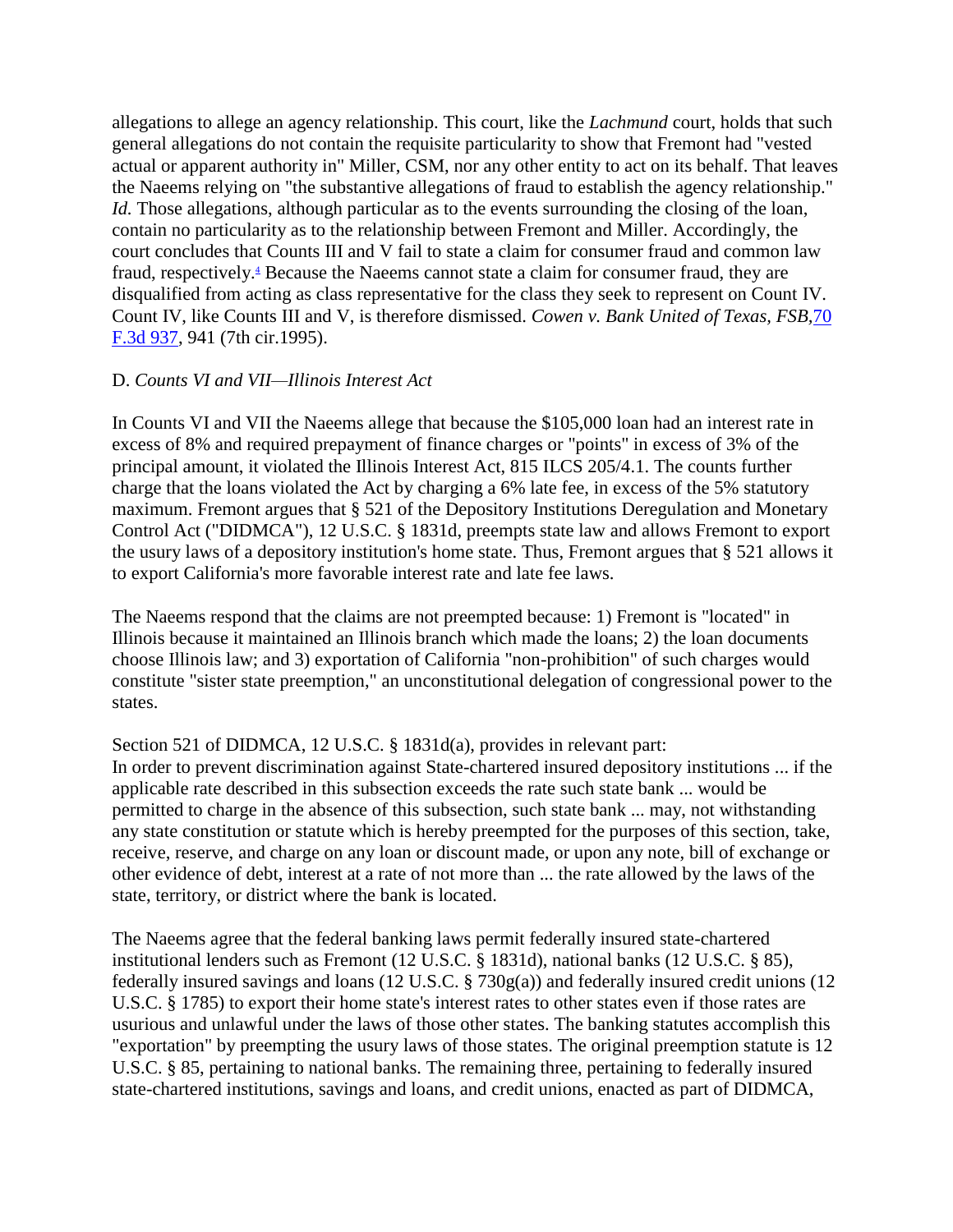were modeled after § 85, and integration of § 85 has been applied to the other statutes. *See Greenwood Trust Co. v. Mass.,*[971 F.2d 818,](http://www.leagle.com/xmlcontentlinks.aspx?gfile=971%20F.2d%20818) 831 (1st Cir.1992). Therefore, the Naeems agree that if Fremont meets § 521 requirements, it can export California's interest laws to Illinois. Section 521 allows use of the interest rates allowed by the law of the state where the bank is located. The Naeems have alleged that Fremont is located in Illinois "in that it maintained an Illinois loan office." Additionally, the Naeems allege that Miller submitted the \$20,000 loan application to Fremont's Chicago office. Therefore, according to the Naeems, because Fremont is located in Illinois, it cannot export California law and Illinois usury law applies.

Fremont admits that it maintains an office in Illinois, but argues that an office is insufficient to establish an exception to § 521 preemption. Neither party has submitted any judicial authority directly interpreting the meaning of the term "located" as used in § 521. In *Marquette National Bank v. First Omaha Serv. Corp.,*[439 U.S. 299,](http://www.leagle.com/xmlcontentlinks.aspx?gfile=439%20U.S.%20299) 99 S.Ct. 540, 58 L.Ed.2d 534 (1978), the Court held that a national bank was "located," for purposes of § 85, in the state designated in its organization certificate. One year earlier, in *Citizens & Southern National Bank v. Bougas,*[434](http://www.leagle.com/xmlcontentlinks.aspx?gfile=434%20U.S.%2035)  [U.S. 35,](http://www.leagle.com/xmlcontentlinks.aspx?gfile=434%20U.S.%2035) 98 S.Ct. 88, 54 L.Ed.2d 218 (1977), the Court held that for purposes of the National Bank Act's venue provision, 12 U.S.C. § 94, a national bank was located in any state in which it maintained a branch. The Seventh Circuit has held that the meaning of the term "located" in § 94 is the same as in § 85. From these cases, the court concludes (and the parties appear to agree) that for purposes of § 521, a bank is "located" in its home state and any state in which it has a branch.

What constitutes a branch is an involved question. The Riegle-Neal Interstate Banking and Branching Efficiency Act, Pub.L. 103-328, 108 Stat. 2338 (1994), which allowed national and state-chartered banks to open interstate branches, defines the term (12 U.S.C. § 1813(*o*)): The term "domestic branch" includes any branch bank, branch office, branch agency, additional office, or any branch place of business located in any State ... at which deposits are received or checks paid or money lent.

The amended cross-claim does not specifically allege that Fremont maintained a "branch" in Illinois. In their brief, the Naeems state (p. 5 n. 6) that Fremont's Chicago office made the loan, but the cross-claim contains no such allegation. The closest the cross-claim comes is the allegation that Miller submitted the application to Fremont's Chicago office.

In response, Fremont argues that the Naeems have not and cannot allege that Fremont maintains a "branch" in Illinois. It cites to Interpretive Letter No. 822 of the Office of the Comptroller of the Currency ("OCC 822"), which concludes that a bank can be considered to be located for purposes of § 85 in a state in which it has a branch. It then concludes that it is the office of the bank or branch making the loan that determines which state law applies. Finally, the Letter sets forth the test to be used to determine if the host state office should be considered a branch making the loan (*Id.* at 9): [I]f a branch or branches in a particular host state approves the loan, extends the credit, and disperses the proceeds to a customer, congress contemplated application of the usury laws of that state regardless of the state of residence of the borrower. All three of the "non-ministerial functions" must occur at the host state branch for the loan to be considered made in that host state. *Id.*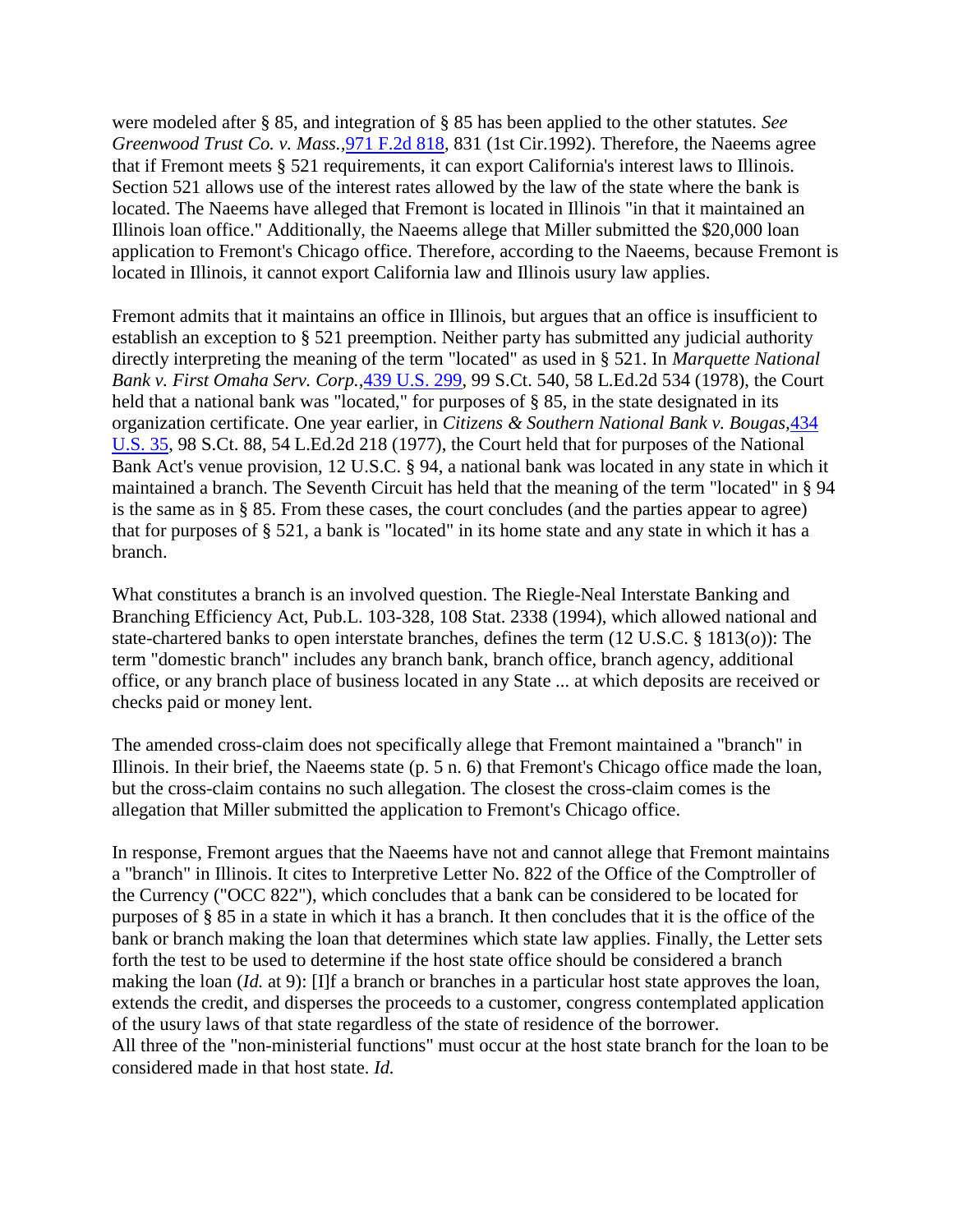On May 13, 1998, the FDIC issued General Counsel Opinion No. 11, Interstate Charges By Interstate State Banks, ("GCO No. 11") interpreting § 521 (12 U.S.C. § 1831d). GCO No. 11 essentially adopts the "non-ministerial function" test set out in OCC 822 with respect to the determination of which state's interest charges apply. GCO No. 11 provides (p.6): If an out-ofstate branch or branches of an Interstate State Bank in a single host state performs all the nonministerial functions (approval of an extension of credit, extension of the credit, and dispersal of loan proceeds to a customer) related to a loan, it "makes" the loan to the customer for the purposes of the Interstate Banking Statutes and the loan shall be governed by the usury provisions of the host state. If the three non-ministerial functions occur in different states or if some of the non-ministerial functions occur in an office that is not considered to be the home office or branch of the bank, the home state rates may be used.

Under GCO No. 11, only if Fremont's Illinois office performed all three non-ministerial functions would Fremont be subject to Illinois usury law. The Naeems' cross-claim does not allege that Fremont performed any of these acts in Illinois, only that Miller submitted the loan application to the Illinois office. Fremont correctly argues that the closing documents attached to and made a part of the crossclaim indicate Fremont's California office as the lender and that final approval and disbursement came from California. Accordingly, the court concludes that the Naeems have failed to allege that Fremont had a branch office in Illinois that made the loan in question[.](http://www.leagle.com/PrintDocument.aspx#FN_5) Therefore, the Naeems Interest Act claims are preempted by  $\S 521$ .<sup>5</sup>

Finally, the Naeems argue that even if California interest rates apply, interest does not include prepaid fees and charges that exceed 3% of a loan with an interest rate greater than 8%. The cross-claim makes no mention of prepaid fees and charges, however, alleging that the Naeems paid excessive finance charges and points, which are not excluded from the definition of interest in 12 C.F.R. § 7.9001. Moreover, as Fremont asserts, the Illinois Interest Act excludes such charges from the definition of charges that can not exceed 3% of the loan. 815 ILCS 205/4.1a.

Accordingly, the court concludes that the Naeems have failed to state a claim under the Illinois Interest Act. Fremont's motion to dismiss Counts VI and VII of the cross-claim is granted.

#### II. *MorEquity*

#### A. *Quiet Title*

In Count I of the amended counterclaim, the Naeems allege against MorEquity a claim to quiet title to remove the cloud on the title caused by the recording of the allegedly forged quitclaim deed. MorEquity has moved to dismiss, arguing that the court lacks subject matter jurisdiction, the count fails to name necessary parties, and fails to state a claim.

In the counterclaim, the Naeems allege that the court has jurisdiction to hear the quiet title action pursuant to the supplemental jurisdiction statute, 28 U.S.C. § 1367, because the quiet title action is so related to the foreclosure action that it forms part of the same case or controversy. MorEquity disagrees, but fails to state why. Obviously, the quiet title action arises out of the same core of operative facts as the foreclosure action and the Naeems' defenses to that action. Accordingly, the court accepts supplemental jurisdiction over the Naeems' claim. Next, MorEquity argues that the Naeems have failed to name necessary parties because the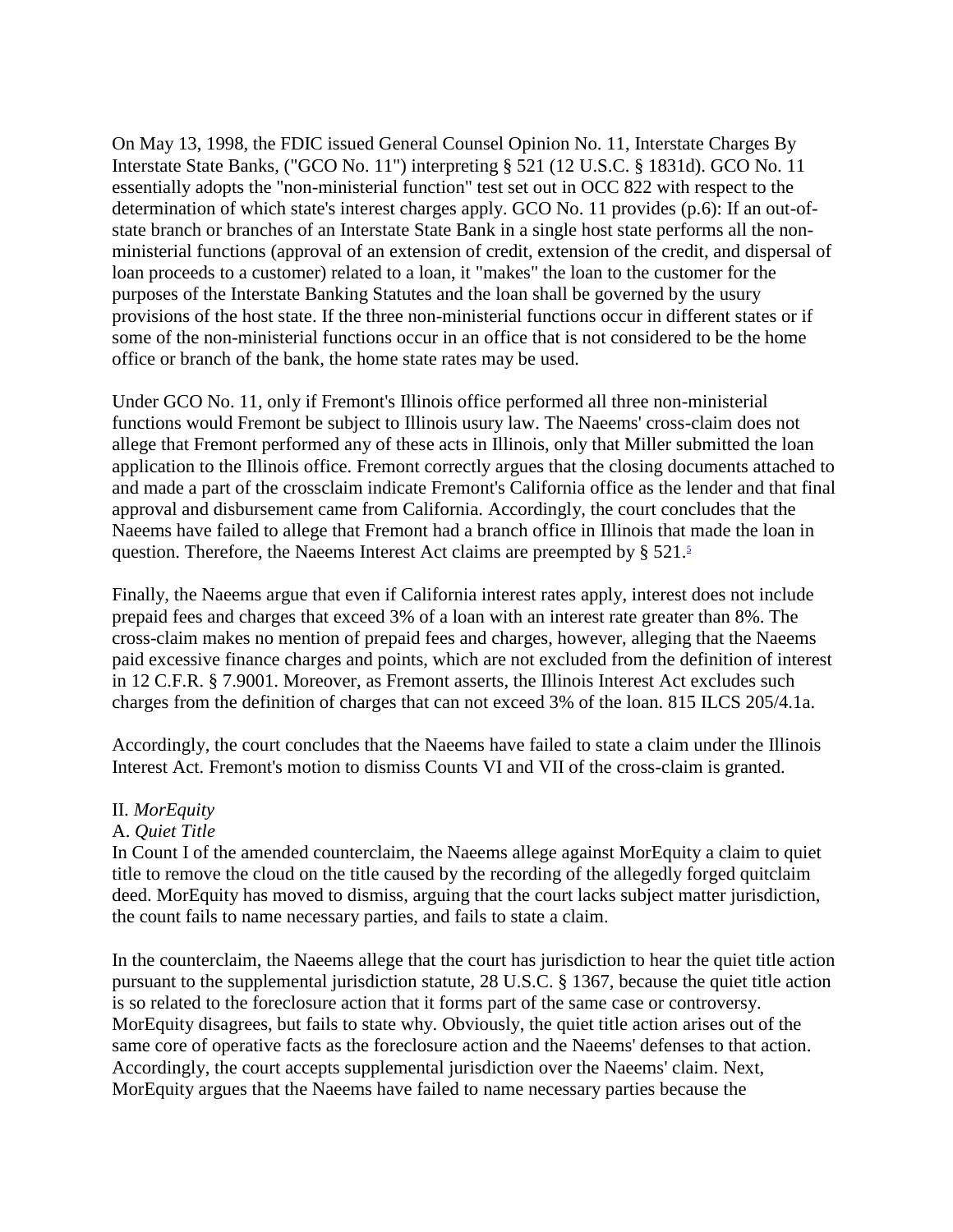counterclaim has not named the United States and Prairie Village Townhome Association. According to MorEquity, the United States and Prairie Village are named as defendants in the cross-claim against Fremont, but the Naeems have not incorporated that pleading by reference into the counterclaim.

Paragraph 81 of the counterclaim references the cross-claim and that the quiet title count in the cross-claim names Fremont, Prairie Village and the United States. Although paragraph 81 does not specifically adopt the cross-claim, it was obviously intended to do so, and both the United States and Prairie Village are already parties to this action. Accordingly, the court rejects MorEquity's argument that the quiet title count must be dismissed for failure to name necessary and indispensable parties.

Finally, MorEquity argues that the Naeems have an adequate remedy at law and that they cannot void the mortgages in a quiet title action. As noted in Part I.A. above, the cross-claim (which is virtually identical to the counterclaim) states a claim for quiet title. The appropriateness of the relief requested can be addressed when and if the Naeems prevail. Accordingly, MorEquity's motion to dismiss Count I of the counterclaim is denied.

#### B. *Counts II and III—TILA*

In Counts II and III, the Naeems allege that MorEquity violated TILA based on loan splitting. In Section I.C. above, the court held that the Naeems had failed to allege loan splitting by Fremont. Count II of the counterclaim is dismissed for the same reasons. Because the Naeems have no loan splitting claim they are disqualified from acting as class representatives in Count III. Therefore, Count III is dismissed.

#### C. *Count IV—TILA*

In Count IV, the Naeems allege that MorEquity, as assignee of the \$105,000 loan, is liable for Fremont's failure to provide certain disclosures to Sally Naeem allegedly required under TILA. 15 U[.](http://www.leagle.com/PrintDocument.aspx#FN_6)S.C. § 1638(a).<sup>6</sup> MorEquity has moved to dismiss for failure to state a claim, arguing that as the only person obligated on the loan, Abdul was the only person entitled to disclosures. TILA "has the broad purpose of promoting `informed use of credit' by assuring `meaningful disclosure of credit terms to consumers.'" *Ford Motor Credit Co. v. Milhollin,*[444 U.S. 555,](http://www.leagle.com/xmlcontentlinks.aspx?gfile=444%20U.S.%20555) 559, 100 S.Ct. 790, 63 L.Ed.2d 22 (1980) (quoting 15 U.S.C. § 1601). Congress has delegated expansive authority to the Federal Reserve Board to elaborate and expand the legal framework governing commerce and credit. *Id.* at 559-60, 100 S.Ct. 790. Pursuant to that authority the Board issued a set of regulations (12 C.F.R. Part 226) commonly known as Reg. Z, which sets forth detailed and sometimes confusing disclosure requirements to be made to consumers. Reg. Z pays particular attention to transactions that result in consumers giving a secured interest in their principal dwelling. *See* § 226.2.

Under Reg.  $Z \S 226.2(a)(11)$ , consumer is defined as a card holder or a natural person to whom consumer credit is offered or extended. "However, for purposes of recission under §§ 226.15 and 226.23, the term also includes a natural person in whose principal dwelling a security interest is or will be retained or acquired, if that person's ownership interest in the dwelling is or would be subject to the security interest." *Id.* Generally, if a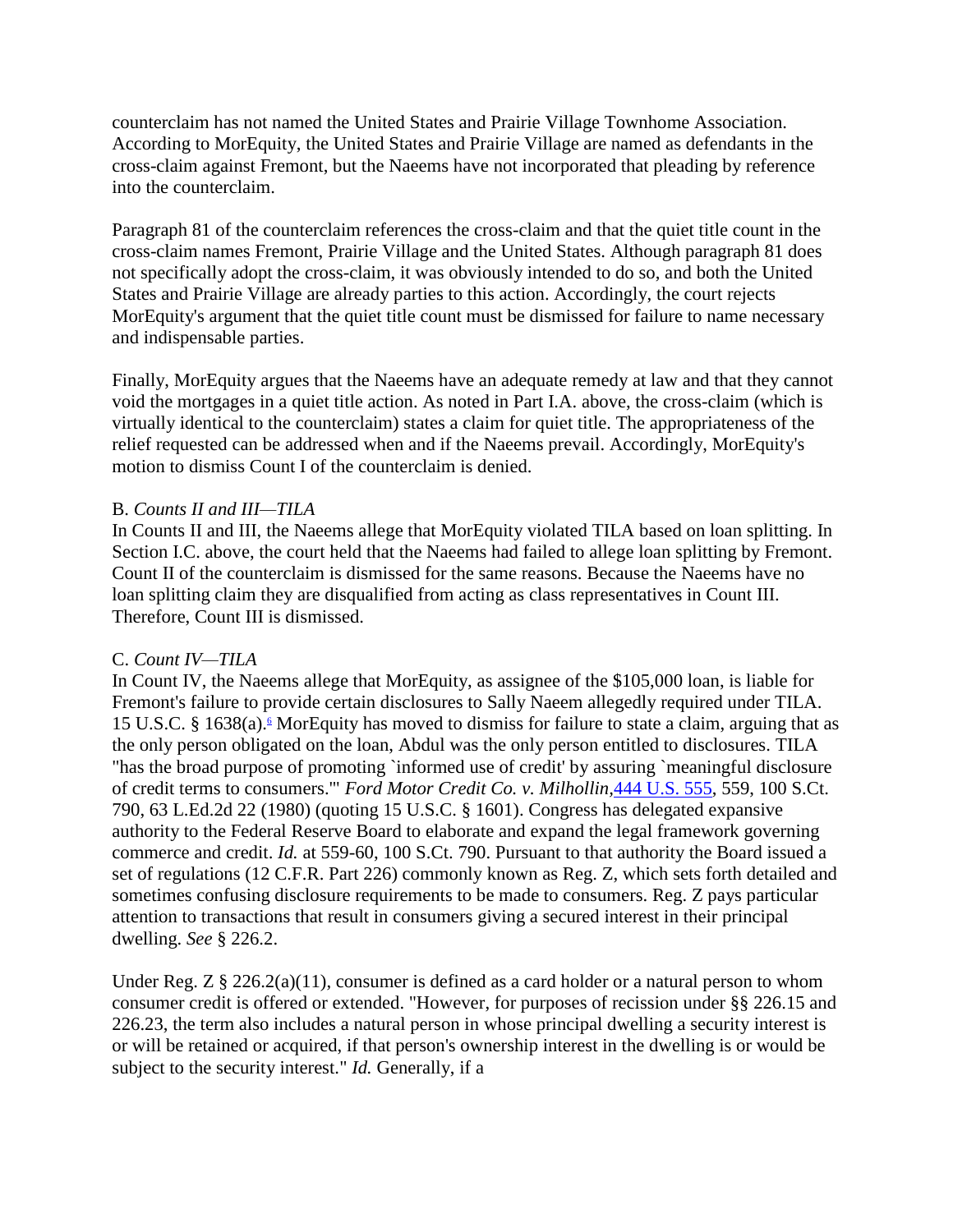transaction involves more than one consumer, the disclosures may be made to any consumer who is primarily liable on the obligation. "If the transaction is rescindable under § 226.23, however, the disclosure shall be made to each consumer who has a right to rescind." 12 C.F.R. § 226.17(b).

Under § 226.23(a)(1), "in any credit transaction in which a security interest is or will be retained or acquired in a consumer's principal dwelling, each consumer whose ownership interest is or will be subject to the security interest shall have a right to rescind the transaction ...." Therefore, if Sally had an ownership interest in the home, she had a right to rescind the Fremont transaction under § 226.23 and, therefore, was entitled to separate disclosures under § 226.17(d).

Of course, the allegations of the complaint indicate that as part of the transaction, Sally was to quitclaim her interest in the dwelling to Abdul, which would have eliminated her right to recission under § 226.23 and separate disclosures under § 226.17. The Naeems allege that Sally never signed the quitclaim deed, however, leaving her with an interest in the property and a right to receive disclosure statements from Fremont.

MorEquity did not make the loan, however, having purchased it from Fremont on December 22, 1997. Under 15 U.S.C. § 1641(a), any action which can be brought against the original creditor may be maintained against an assignee "only if the violation for which such action or proceeding is brought is apparent on the face of the disclosure statement." The Naeems allege that the lack of disclosures to Sally was apparent on the face of the disclosures and other documents, making MorEquity liable for Fremont's failures.

Unfortunately for the Naeems, their factual allegations defeat their legal conclusions. According to the cross-claim, the quitclaim deed, dated October 15, 1997, (albeit forged) was recorded on November 3, 1997, as Document No. R97-167161. The mortgage purchased by Morequity was recorded the same day, November 3, 1997, as Document No. R97-167162. Thus, at the time MorEquity purchased the mortgage, the documents indicated that all persons with an interest in the dwelling had received disclosure statements. Any right Sally has to disclosure is based on the forged quitclaim deed, and was not apparent at the time MorEquity purchased the mortgage. Therefore, Count IV is dismissed for failure to state a claim under 15 U.S.C. § 1641(a).

#### D. *Count V—RESPA*

In Count V, the Naeems claim that MorEquity violated RESPA, 12 U.S.C. § 2605(e), by failing to respond to a qualified written request for information regarding the \$105,000 loan. MorEquity has moved to dismiss the count for failure to state a claim, arguing 1) that RESPA does not apply to subordinate loans, and 2) the request was improper.

RESPA's principle purpose is to protect home buyers from material nondisclosures in settlement statements and abusive practices in the settlement process. *Cortez v. Keystone Bank,* 2000 WL 536666 (E.D.Pa. May 3, 2000). RESPA applies not only to the actual settlement process, however, but also to the servicing of federally regulated mortgage loans. *Id.* Federally regulated mortgage loans include any loans secured by a first or subordinate lien on residential real property. 12 U.S.C. § 2602(1)(A).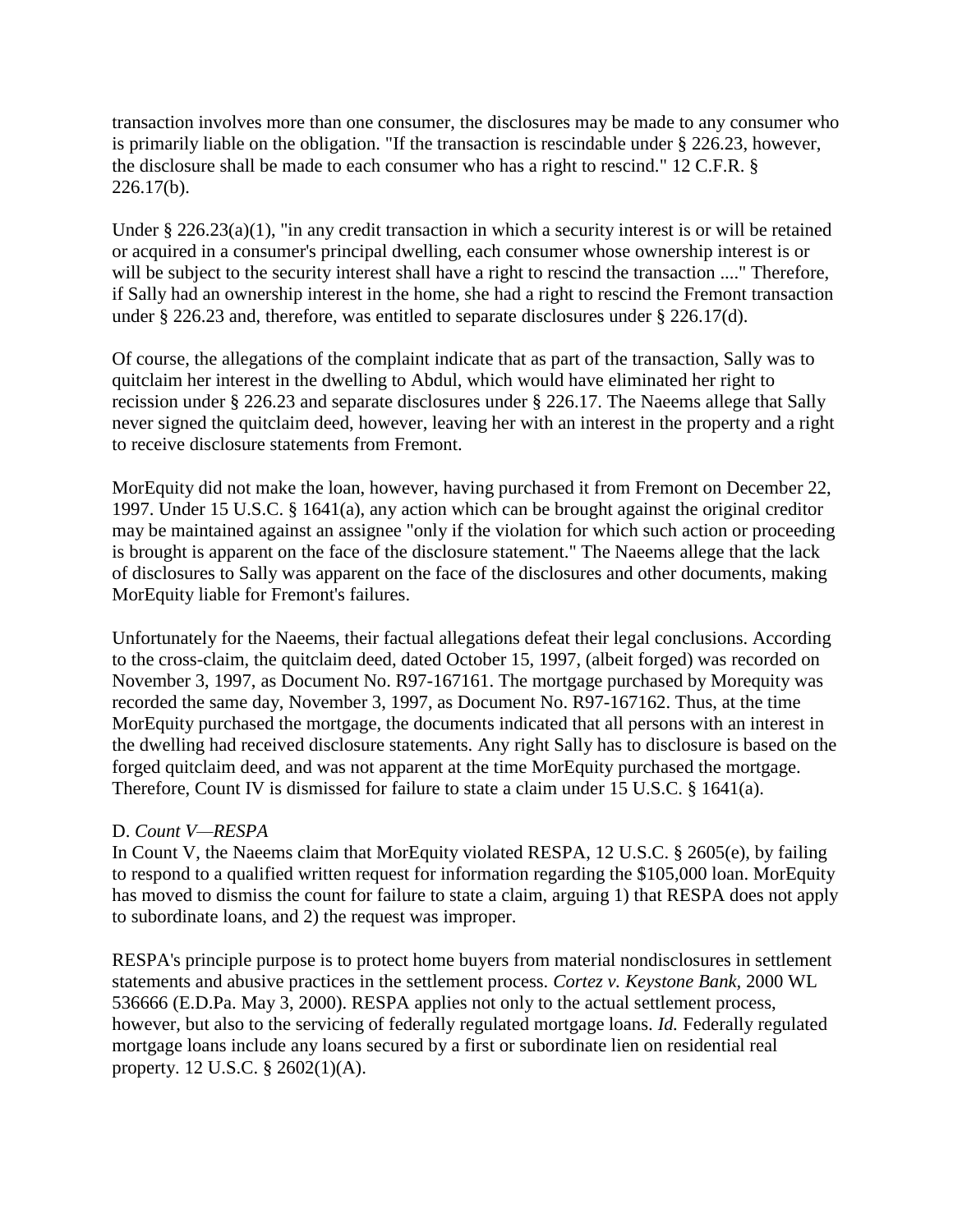The RESPA provision upon which the Naeems base their claim,  $12 \text{ U.S.C. }$  § 2605(e)(1)(A) provides: If any servicer of a federally regulated mortgage loan receives a qualified request from the borrower (or an agent) for information relating to the servicing of such loans, the servicer shall provide a written response acknowledging receipt of the correspondence within 20 days unless the action requested is taken within such period[.](http://www.leagle.com/PrintDocument.aspx#FN_7)<sup> $1$ </sup>

Servicing is defined as "receiving any scheduled periodic payments from a borrower pursuant to the terms of any loan, including amounts for escrow accounts described in § 10, and making the payments of principle and interest and such other payments with respect to the amounts received from the borrower as may be required pursuant to the terms of the loan." 12 U.S.C. § 2605(i)(3).

The counterclaim alleges that on April 14, 1998, the Naeems, through counsel, sent a qualified written request to MorEquity for information relating to their loan, and that MorEquity failed to respond within 60 days as required by § 2605(e). None of the irregularities alleged in the counterclaim, however, relate in any way to the "servicing" of the loan, as that term is defined in the statute. The counterclaim alleges a forged deed, and irregularities with respect to the recording of the two loans, but makes no claim with respect to improper servicing. There are no claims, for example, that MorEquity did not give the Naeems credit for any periodic payments made, which is how the statute defines servicing. According to the allegations of the counterclaim, the letter sought information about the validity of the loan and mortgage documents, but made no inquiry as to the status of the Naeem account balance. Therefore, the request did not relate to "servicing" of the loan, and Count V fails to state a claim under § 2605. Accordingly, the motion to dismiss Count V is granted.

# E. *Counts VI and VII—Illinois Interest Act*

Counts VI and VII of the counterclaim allege the same Interest Act violations as asserted in the cross-claim against Fremont. Count VII and VIII are dismissed for the reasons set forth in Section I D above.

# III. *Land Title Group and Buczkowski*

In the amended third party complaint, the Naeems charge Land Title and Buczkowski with slander of title, fraud, breach of fiduciary duty, negligence and violating the Illinois Notary Public Act. In its January 12, 2000, order the court dismissed these claims as not properly brought pursuant to Fed.R.Civ.P. 14, because they are not dependent on or secondary to MorEquity's foreclosure claims against the Naeems. The court explained how the Naeems could bring the claim as part of the cross-claim against Fremont and gave the Naeems leave to do so. Instead, the Naeems elected to refile the third party complaint. The claims brought in the amended third party complaint are still not secondary to or dependent upon MorEquity's claims against the Naeems. The claims brought in the third party complaint stand on their own, without reference to the foreclosure claims. Therefore, they are not properly brought in a third party action. Accordingly, Land Title's and Buczkowski's motion to dismiss the third party complaint is granted.

# *Conclusion*

For the reasons set forth above, Fremont's motion to dismiss the cross-claim is granted as to Counts II through VII and is denied as to Count I. MorEquity's motion to dismiss the